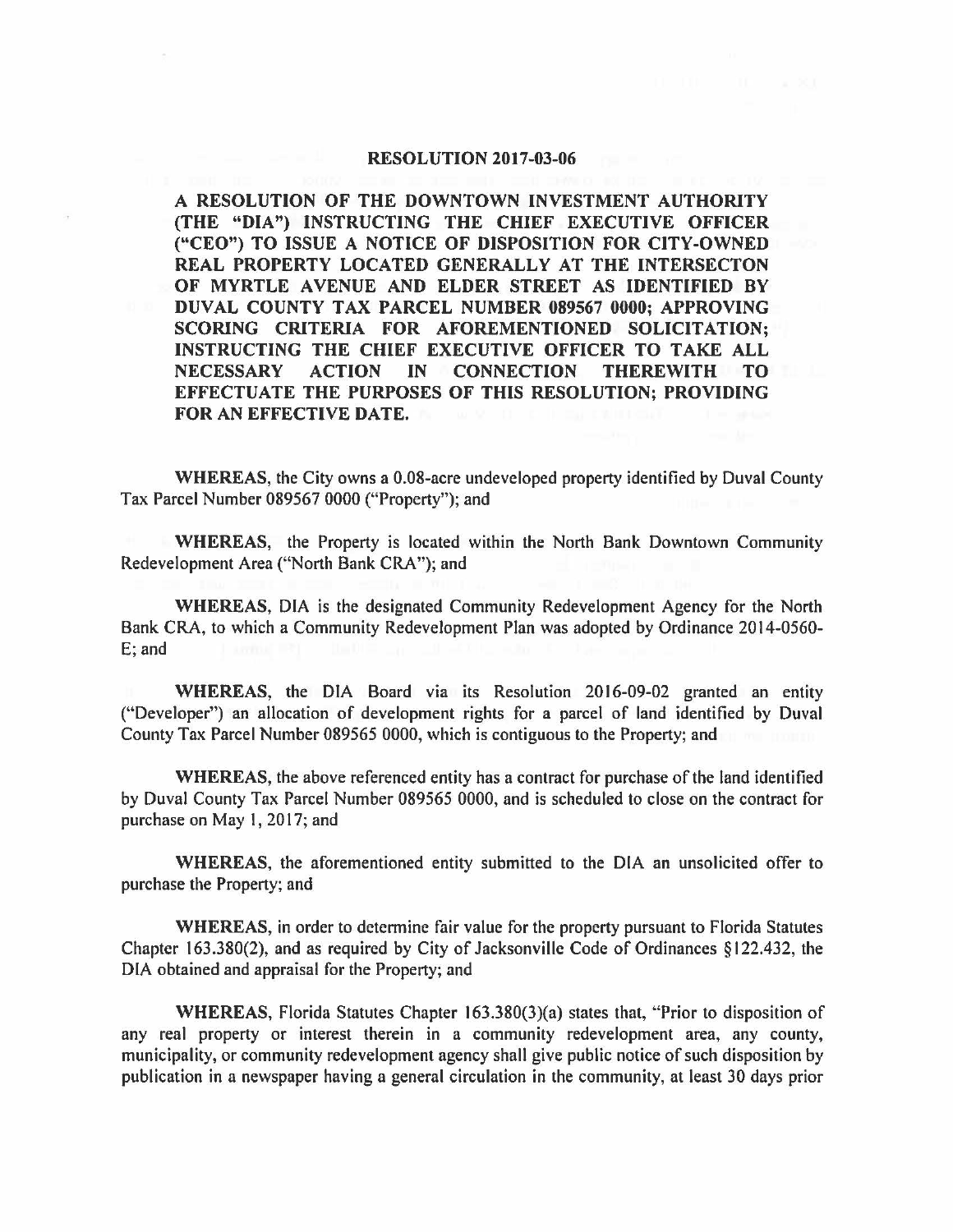## RESOLUTION 2017-03-06 PAGE 2 OF 3

to the execution of any contract to sell, lease, or otherwise transfer real property and, prior to the delivery of any instrument of conveyance with respect thereto under the provisions of this section, invite proposals from, and make all pertinent information available to, private redevelopers or any persons interested in undertaking to redevelop or rehabilitate a community redevelopment area or any part thereof."; and

**WHEREAS,** DIA desires to solicit proposal that are consistent with and further the Redevelopment Goals of the North Bank Downtown and Southside Community Redevelopment Area Plan, NOW THEREFORE

BE IT RESOLVED, by the Downtown Investment Authority:

**Section 1.** The DIA finds that the recitals set forth above are true and correct and are incorporated herein by this reference.

**Section** 2. The DIA approves the following scoring criteria for incorporation into a Notice of Disposition:

- I. Evidence that the plan of development for the City-Owned Property is consistent with and furthers the at least one North Bank Downtown and Southside Community Redevelopment Area Plan Redevelopment Goal and strategic objective. **[50 points]**
- 2. Positive impact on the Northwest Tax Increment District. **(50 points]**

**Section 3.** The DIA instructs the Chief Executive Officer of the Downtown Investment Authority to take all necessary action necessary to effectuate the Solicitation of Disposition for the Property.

**Section 4.** This Resolution shall become effective on the date it is signed by the Chair of the DIA Board.

## (SIGNATURES ON FOLLOWING PAGE)